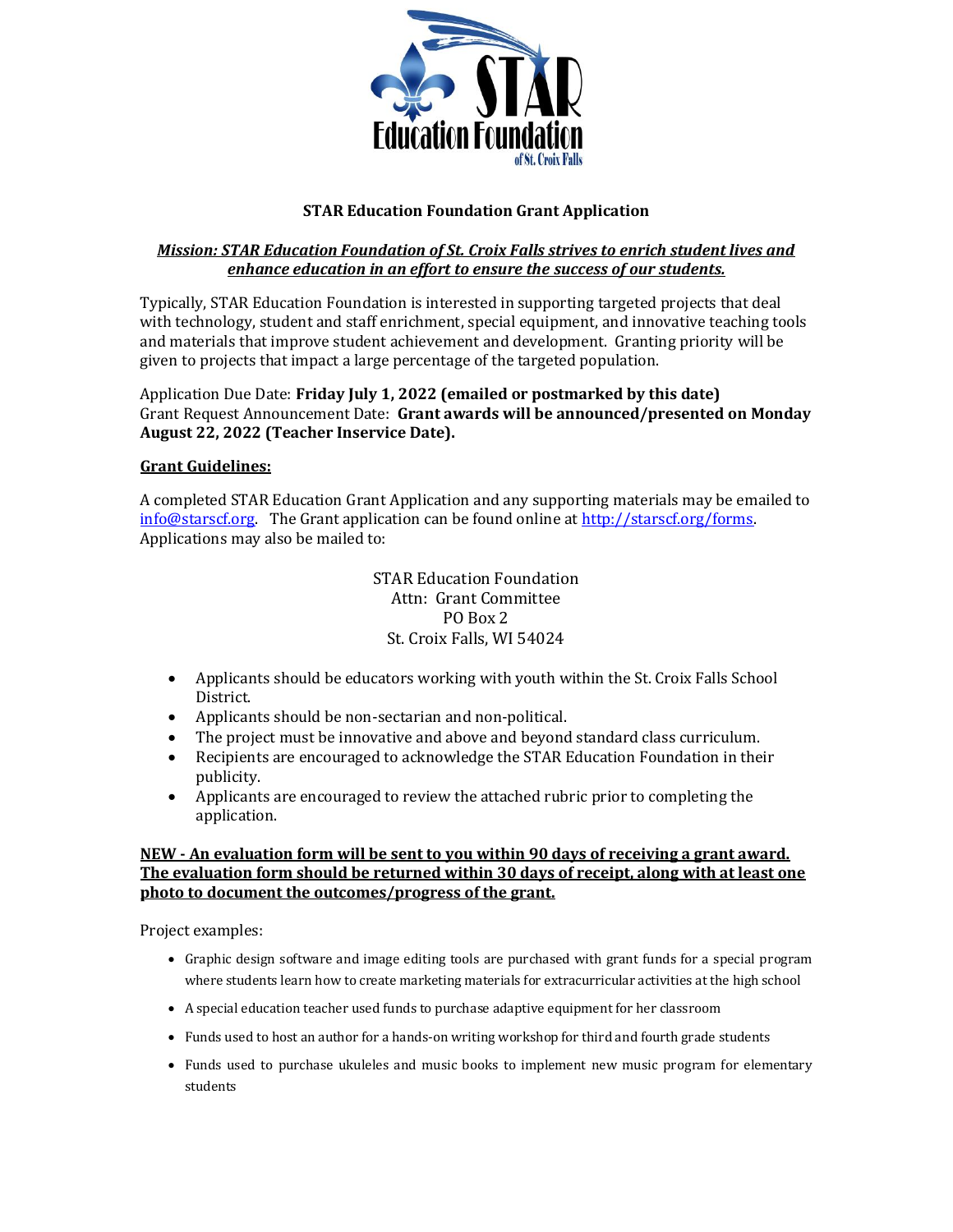

**STAR Education Foundation Grant Application** *Unless otherwise noted, all information is required.*

# **Applications should be kept to 400 words or less.**

Project Administrator Full Name: Mr. / Ms.

Phone *(with extension if applicable):*

E-Mail:

School/Organization Name:

Street Address *(with PO Box if applicable):*

City:

State:

ZIP Code:

- **1. Project Title:**
- **2. Provide a brief synopsis identifying the need, problem or idea that generated the proposal.**
- **3. Identify the goals or proposed benefits of your proposed project. How will your proposal impact student achievement? Describe what you expect to see in student achievement.**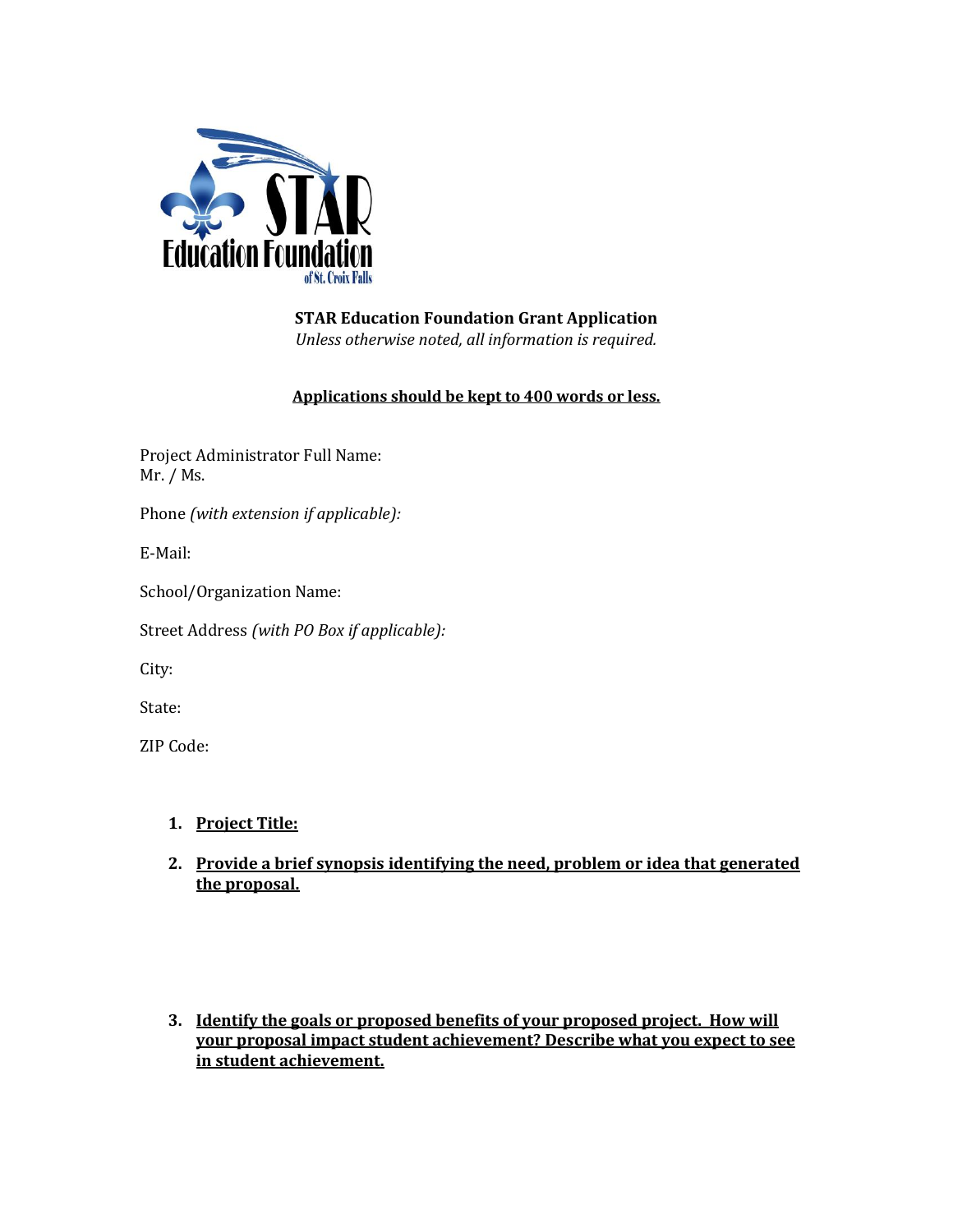- **4. A. What is your targeted student population? B. How many students are in that targeted population? C. What percentage of students within your targeted population will be impacted?**
- **5. Create a timeline briefly detailing the steps to achieving the major goals of the project. Include start and completion dates and identify implementation methods and timetable.**

- **6. Explain your evaluation methods and how you will measure the success of your proposal compared to your goal as it relates to the students in your target population.**
- **7. Explain how your proposal is consistent with the Foundation's mission and goals.**

#### **8. Project Budget:**

| Category           | <b>Description</b> | <b>Estimated Cost (\$)</b> |  |
|--------------------|--------------------|----------------------------|--|
|                    |                    |                            |  |
| Training           |                    |                            |  |
| Supplies/Materials |                    |                            |  |
| Equipment          |                    |                            |  |
| <b>Staffing</b>    |                    |                            |  |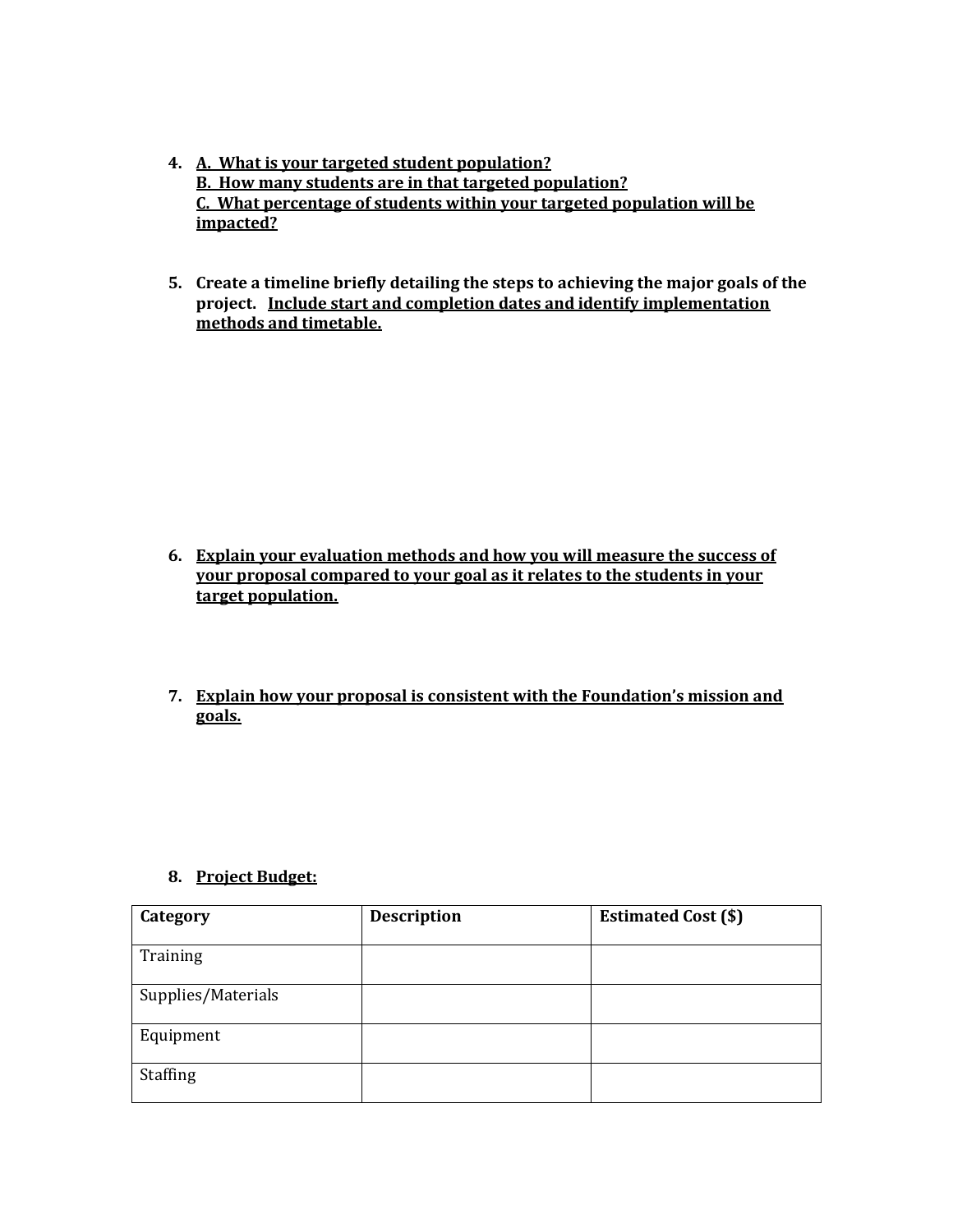| Travel |  |
|--------|--|
| Other  |  |

| <b>Total Projected Costs (\$)</b>                                                                                             |  |
|-------------------------------------------------------------------------------------------------------------------------------|--|
| <b>Amount Requested from STAR Education</b><br><b>Foundation</b>                                                              |  |
| Other available funds                                                                                                         |  |
| Matching funds (yes or no)                                                                                                    |  |
| If only partial funding is available, will you be able<br>to proceed with the project? (yes or no)<br>*If no, please explain. |  |

## **9. PLEASE INITIAL**

\_\_\_\_\_\_\_\_\_\_\_ I acknowledge that documentation is to be submitted within 120 days of receiving grant award. A form will be emailed to me and shall be returned to the Grant Committee along with at least one photo to document outcomes of the grant. Recipients may also be asked to present their project and its outcomes to the STAR Education Foundation board and/or to the public.

\_\_\_\_\_\_\_\_\_\_ I acknowledge that this project, including all budget projections, staff and/or substitute teacher wages, project plans, goals, etc., has been approved by my supervisor.

**\_\_\_\_\_\_\_\_\_\_\_ Principal Initial \_\_\_\_\_\_\_\_\_\_\_\_\_\_\_\_ Applicant Initial** I acknowledge that this grant application is not an ordinary request for standard class curriculum and is not otherwise covered under fund 10.

\*\* If your grant application has to do with any type of technology, i.e. computer or computer programing purchase, iPods, iPads, etc. please have our *Director of Curriculum, Instruction and Technology* acknowledge your grant request here. \_\_\_\_\_\_\_\_\_\_\_\_\_